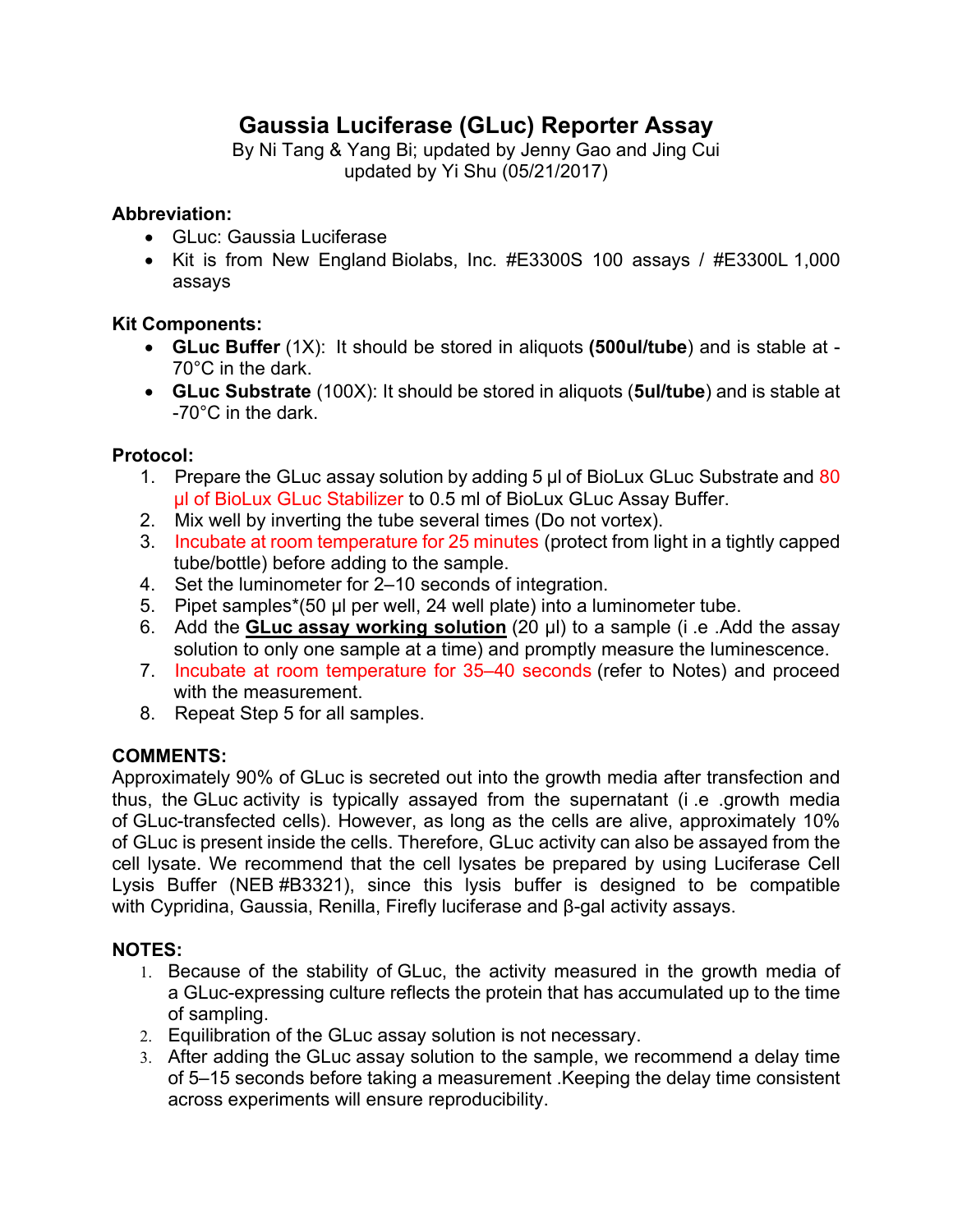- 4. Use the prepared assay solution within 24 hours .The unused portion of the assay solution should be tightly capped and stored at  $-20^{\circ}$ C. It should be completely thawed (in the dark) to room temperature before use.
- 5. The linear range of the luminometer used for the assay must be established. This is easily done by assaying serial dilutions of a sample .In addition, the assay solution itself as well as the conditioned media (i .e .growth media from untransfected cells) should be included to establish the background in the assay.
- 6. If excess activity for the instrument range is found, the sample should be diluted in PBS or 10% serum-containing media.
- 7. When assaying the serial dilutions of a sample, it is best to assay the most diluted samples first & the most concentrated samples last .This will help to minimize false readings, i .e .cross talk effect in which signals from samples of high RLU cross into the next sample .The cross-talk effect seems to be more pronounced when white or black plates with clear-bottoms are used.

Figure 2: GLuc kinetics using the BioLux GLuc Assay Kit in either standard or stabilized assay.



Assays were setup using assay solution without stabilizer or with the indicated amounts of stabilizer (5 µl, 8 µl or 10 µl of stabilizer per 50 µl GLuc assay solution).